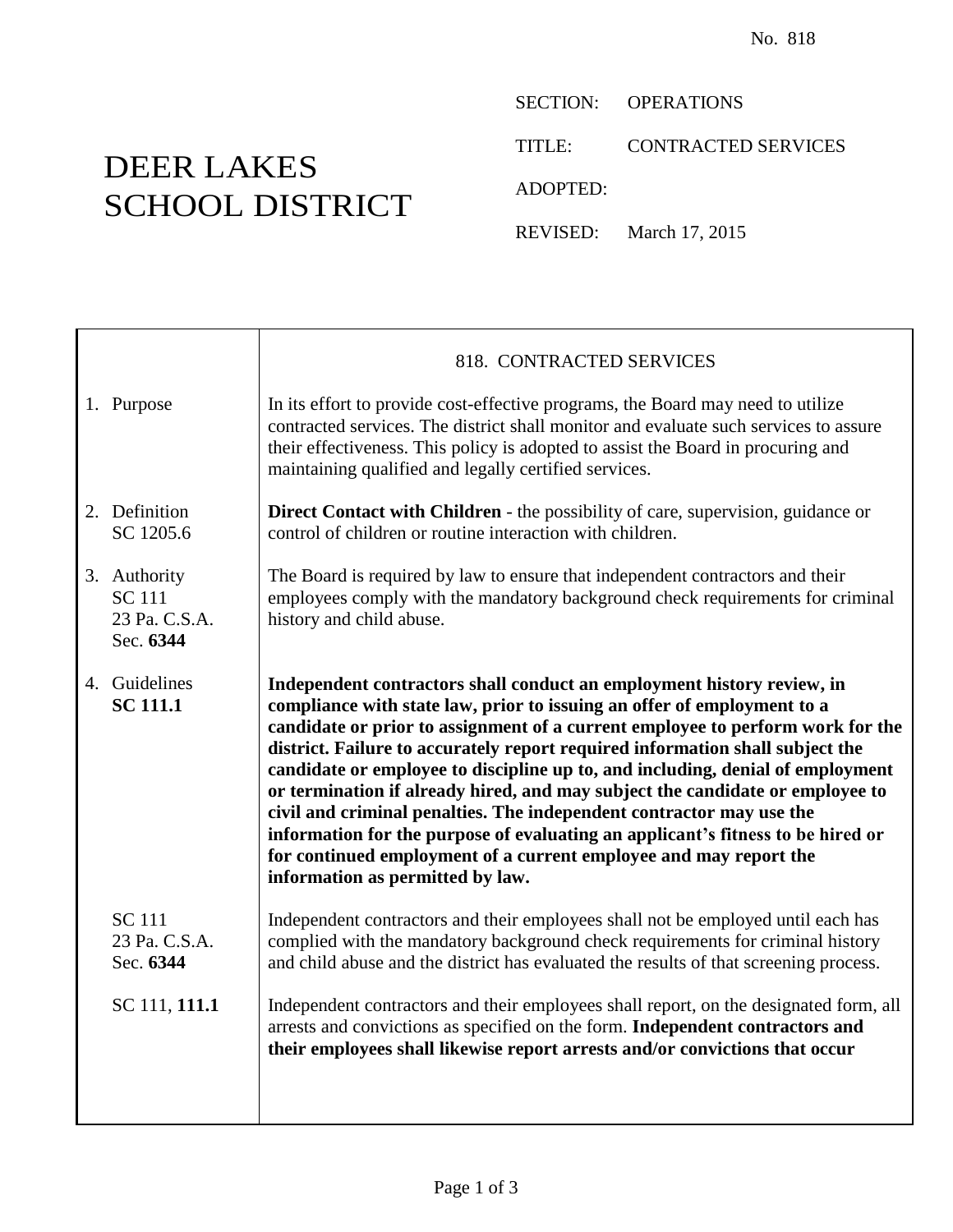|                                               | subsequent to initially submitting the form. Failure to accurately report such<br>arrests and convictions may subject the individual to denial of employment/contract,<br>termination if already hired/contracted, and/or criminal prosecution.                                                                                                                                                                                                                                                                                                                                                          |  |  |
|-----------------------------------------------|----------------------------------------------------------------------------------------------------------------------------------------------------------------------------------------------------------------------------------------------------------------------------------------------------------------------------------------------------------------------------------------------------------------------------------------------------------------------------------------------------------------------------------------------------------------------------------------------------------|--|--|
| <b>SC 111</b><br>23 Pa. C.S.A.<br>Sec. 6344.3 | All independent contractors shall adopt policies and procedures that require their<br>employees, who are providing services to the district and who have direct contact<br>with children, to notify the contractor, in writing, within seventy-two (72) hours<br>of the occurrence, of an arrest or conviction required to be reported by law.<br>Employees shall also be required to report to the contractor, within seventy-two<br>(72) hours of notification, that the employee has been listed as a perpetrator in<br>the Statewide database, in accordance with the Child Protective Services Law. |  |  |
|                                               | If the contractor receives notice of such arrest or conviction notification that<br>the employee has been listed as a perpetrator in the Statewide database, from<br>either the employee or a third party, the contractor shall immediately report, in<br>writing, that information to the school district.                                                                                                                                                                                                                                                                                              |  |  |
| Pol. 610                                      | Mandatory background check requirements for criminal history and child<br>abuse shall be included in all bidding specifications for contracted services.                                                                                                                                                                                                                                                                                                                                                                                                                                                 |  |  |
|                                               | Example 2 Language shall be included in all bidding specifications for contracted services<br>notifying independent contractors that failure to comply with this policy and the<br>requirements for background checks and reporting of employee misconduct by<br>an independent contractor shall lead to cancellation of the contract.                                                                                                                                                                                                                                                                   |  |  |
| SC 1205.6                                     | Independent contractors shall provide their employees who have direct contact with<br>children with mandatory training on child abuse recognition and reporting. The<br>training shall include, but not be limited to, the following topics:                                                                                                                                                                                                                                                                                                                                                             |  |  |
|                                               | Recognition of the signs of abuse and sexual misconduct and reporting<br>1.<br>requirements for suspected abuse and sexual misconduct.                                                                                                                                                                                                                                                                                                                                                                                                                                                                   |  |  |
| 24 P.S.<br>Sec. 2070.1a<br>et seq             | Provisions of the Educator Discipline Act, including mandatory reporting<br>requirements.                                                                                                                                                                                                                                                                                                                                                                                                                                                                                                                |  |  |
| Pol. 806                                      | District policy related to reporting of suspected abuse and sexual misconduct.<br>3.                                                                                                                                                                                                                                                                                                                                                                                                                                                                                                                     |  |  |
|                                               | Maintenance of professional and appropriate relationships with students.<br>4.                                                                                                                                                                                                                                                                                                                                                                                                                                                                                                                           |  |  |
| SC 1205.6                                     | Employees of independent contractors who have direct contact with children are<br>required to complete a minimum of three (3) hours of training every five (5) years.                                                                                                                                                                                                                                                                                                                                                                                                                                    |  |  |
|                                               |                                                                                                                                                                                                                                                                                                                                                                                                                                                                                                                                                                                                          |  |  |